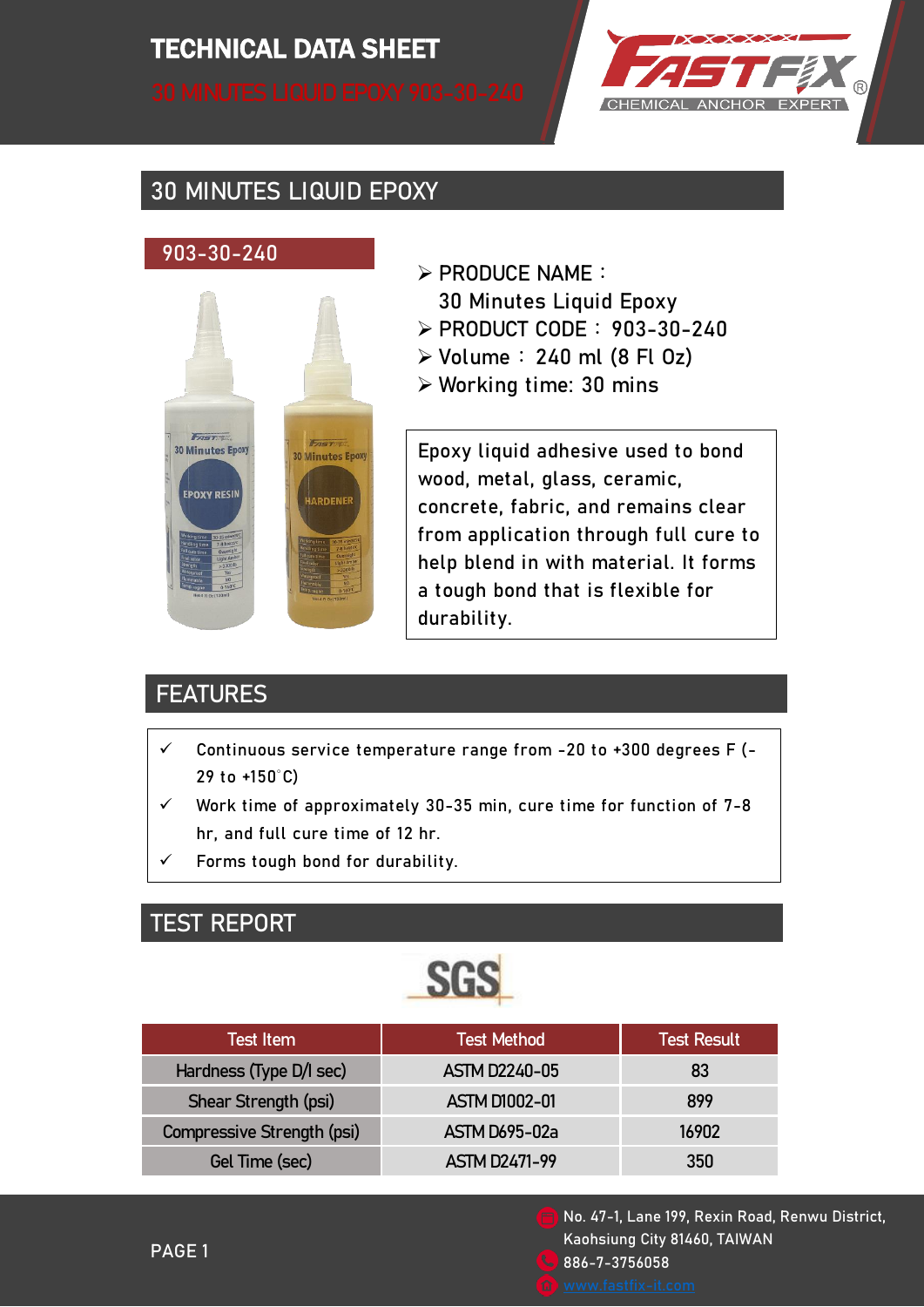# TECHNICAL DATA SHEET

30 MINUTES LIQUID EPOXY 903-30-240



### PRODUCT DATA

| <b>Clear Liquid Epoxy</b> |                     |  |  |  |
|---------------------------|---------------------|--|--|--|
| Part A & B                | Clear (A) Amber (B) |  |  |  |
| Mixed                     | Light Amber         |  |  |  |
| Ratio                     | 1:1                 |  |  |  |
|                           |                     |  |  |  |

#### STORAGE CONDITION & SHELF-LIFE

- $\geq$  24 months from date of production if stored properly in original unopened, sealed and undamaged packaging in cool and dry conditions at temperatures between +5°C and +25°C.
- $\triangleright$  Protect from direct sunlight to avoid causing any deterioration and hardener (part B) turning to yellow.

| TECHNICAL DATA |
|----------------|
|----------------|

| <b>Typical Physical Properties</b> | <b>Results</b>                           | <b>Test Method</b>                                                                                                |
|------------------------------------|------------------------------------------|-------------------------------------------------------------------------------------------------------------------|
| <b>Uncured</b>                     |                                          |                                                                                                                   |
| <b>Mixed Viscosity</b>             | 10000 cps                                | <b>Adhesive Tensile</b>                                                                                           |
| Mix Ratio By Volume                | 1:1                                      | Shear ASTM D1002<br>Dielectric Strength,<br>volts/mil ASTM D149<br><b>Cure Hardness</b><br>Shore D ASTM D<br>2240 |
| Mix Ratio By Weight                | 1:1                                      |                                                                                                                   |
| <b>Mixed Density</b>               | 9.17 lbs/gal.: 1.10 gm/cc                |                                                                                                                   |
| <b>Working Time</b>                | 30-35 min. (28 gm @ 72°F)                |                                                                                                                   |
| <b>Fixture Time</b>                | 1 hr @ 72°F                              |                                                                                                                   |
| <b>Functional Cure</b>             | 7-8 hr. @ 72°F                           |                                                                                                                   |
| <b>Full Cure</b>                   | 12                                       |                                                                                                                   |
| <b>Service Temperature</b>         | Dry, $-40^{\circ}$ F to 200 $^{\circ}$ F |                                                                                                                   |